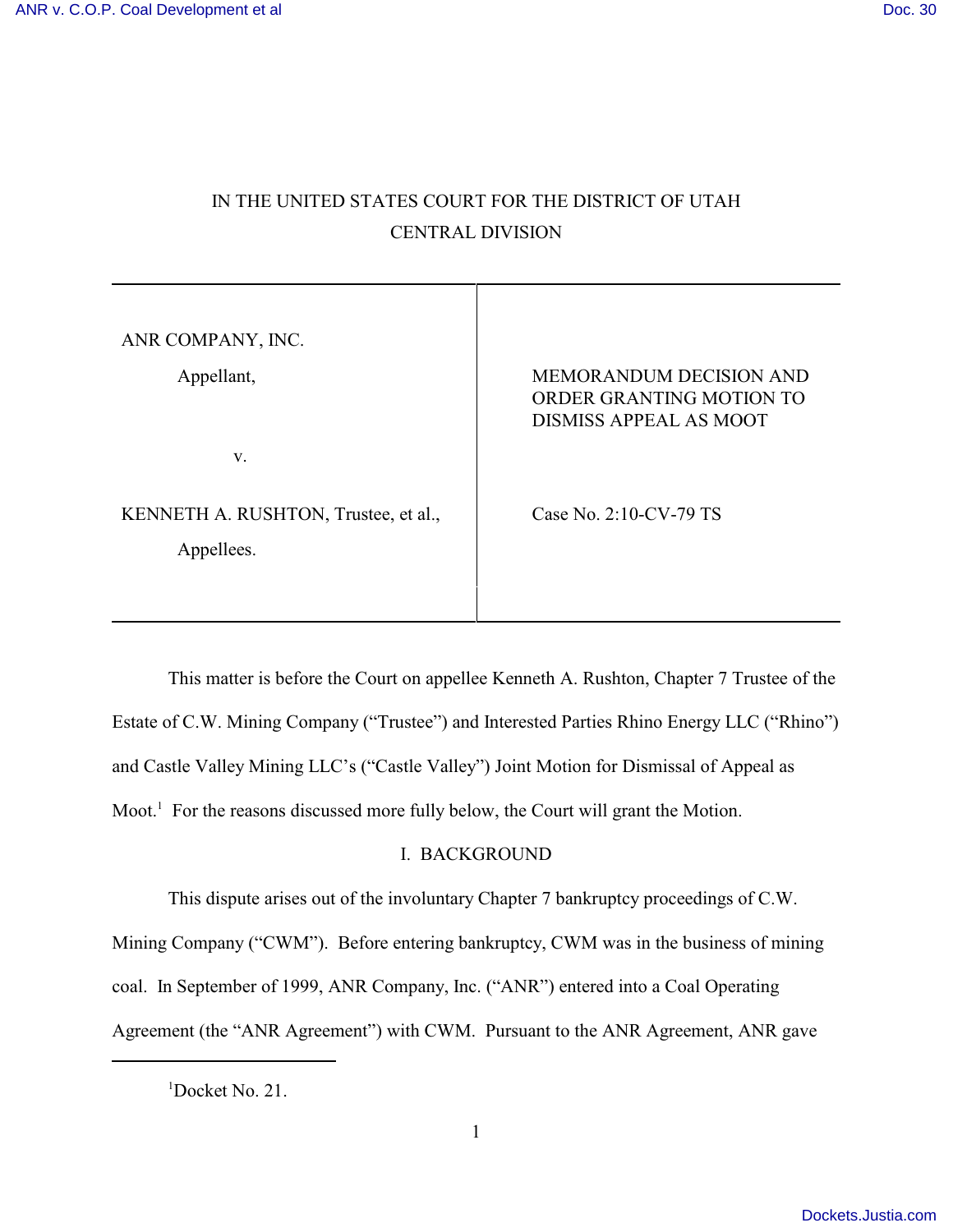CWM the right to mine coal on ANR's property located in Carbon County. This property was located adjacent to an underground mine CWM was then mining known as the Bear Canyon Mine.

During September of 1999, CWM also entered into a Logical Mining Unit Agreement ("LMU Agreement") with ANR, C.O.P. Coal Development Company, and Hiawatha Coal Company, Inc. ("Hiawatha"). Pertinent to this appeal, the LMU Agreement contained the following clause: "This agreement may be terminated by any party upon sixty (60) days written notice to the other parties and will automatically terminate upon the expiration of the Coal Mining Lease between ANR and Hiawatha. . . . Termination of this agreement shall also terminate the Coal Operating Agreement between ANR and CWM."<sup>2</sup> The LMU Agreement further provided that termination of the LMU Agreement would automatically terminate the ANR Agreement. Both parties agree that the LMU Agreement terminated no later than April 10,  $2001.<sup>3</sup>$ 

The bankruptcy court found that the ANR Agreement was "re-executed by the relevant parties after April 10, 2001 but before April 20, 2001." Based on this determination, the bankruptcy court further found that (1) the ANR Agreement was not in default; (2) the ANR Agreement remained in full force and effect as of the petition date; and (3) the ANR Agreement is a separate agreement from the LMU Agreement. The bankruptcy court specifically found that

 $^{4}$ *Id*. at 7.

 $2Docket$  No. 26 Ex. A, at 2.

*See* Docket No. 23 Ex. 1, at 6. <sup>3</sup>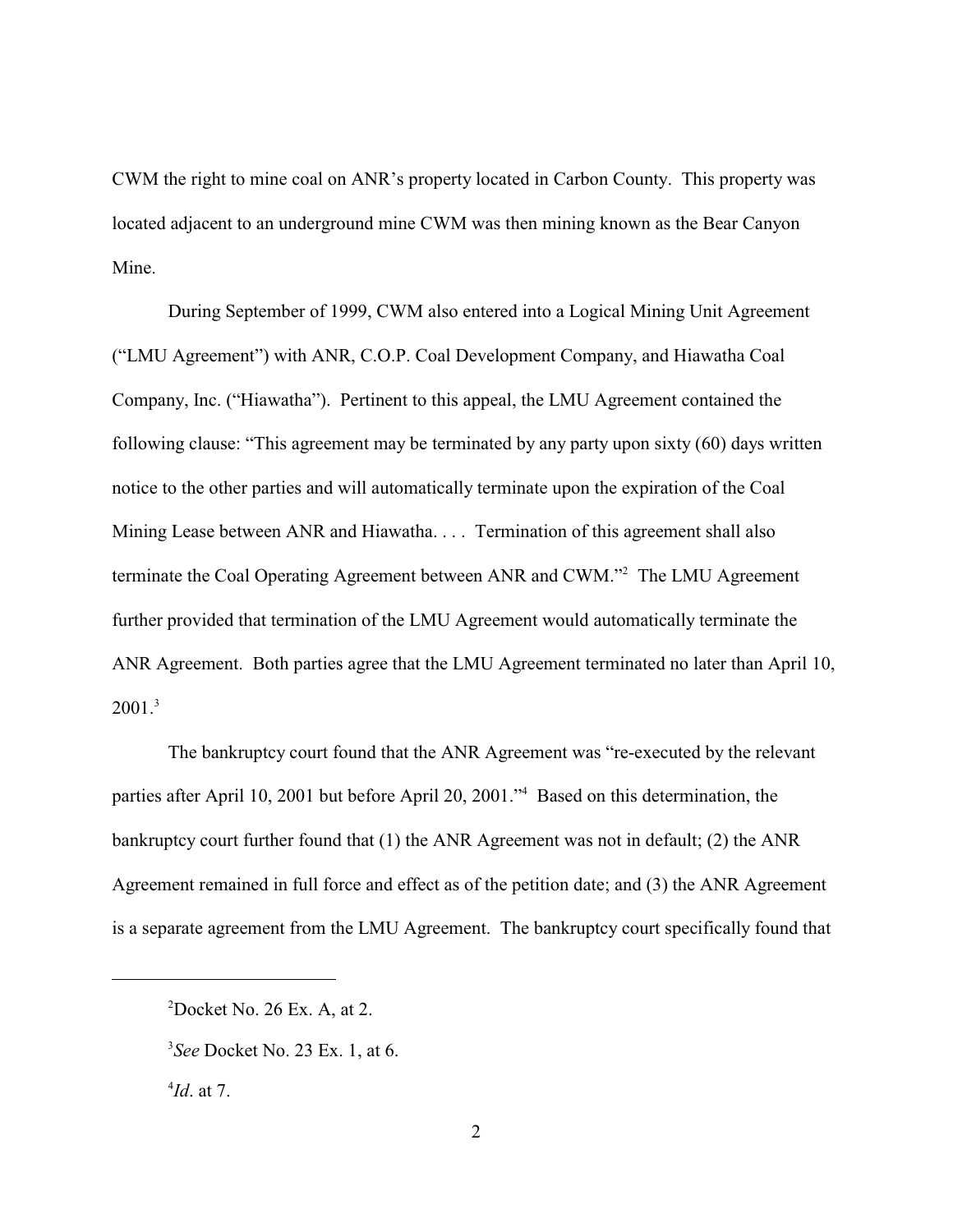the LMU Agreement was not re-executed and held that "the LMU Agreement is ineffective and nonbinding on this estate or any assignee of the Trustee."<sup>5</sup>

Pursuant to the above, the bankruptcy court entered a sale order (the "Sale Order") on August 4, 2010, which specifically incorporated the ANR Agreement as one of CWM's assets.<sup>6</sup> The Sale Order provided for the purchase by Rhino of virtually all of CWM's assets for a total purchase price of \$15 million. No party to the underlying bankruptcy proceedings sought a stay of the Sale Order and, thus, the assets were conveyed on August 25, 2010.<sup>7</sup> Since that time, Rhino and Castle Valley have expended substantial money and time in seeking to make the assets of the CWM estate productive.

The parties dispute the following issues ANR raises in this appeal:

- 1. Whether the [bankruptcy court] erred in granting the Trustee's specific prayer for relief that the LMU [A]greement is ineffective and nonbinding on this estate or any assignee of the Trustee under §§ 365 or 363.
- 2. Whether the [bankruptcy court] erred in finding that the ANR . . . Agreement was re-executed by the relevant parties after April 10, 2001 but before April 20, 2001.
- 4. Whether the [bankruptcy court] erred in concluding that the ANR . . . Agreement is a separate agreement that remained in full force and effect as of the petition date.
- 5. Whether the [bankruptcy court] erred in concluding that re-executing of the ANR . . . Agreement renewed and ratified it independently of the LMU Agreement.
- 6. Whether the [bankruptcy court] erred in concluding that no basis exists for resurrecting the terminated LMU Agreement.
- . . .

. . .

 $^{5}Id$ . at 11.

 ${}^{6}$ In re C.W. Mining Company, No. 08-20105 at Docket No. 1558.

<sup>&</sup>lt;sup>7</sup>The assets were actually conveyed to Castle Valley, a wholly-owned subsidiary of Rhino.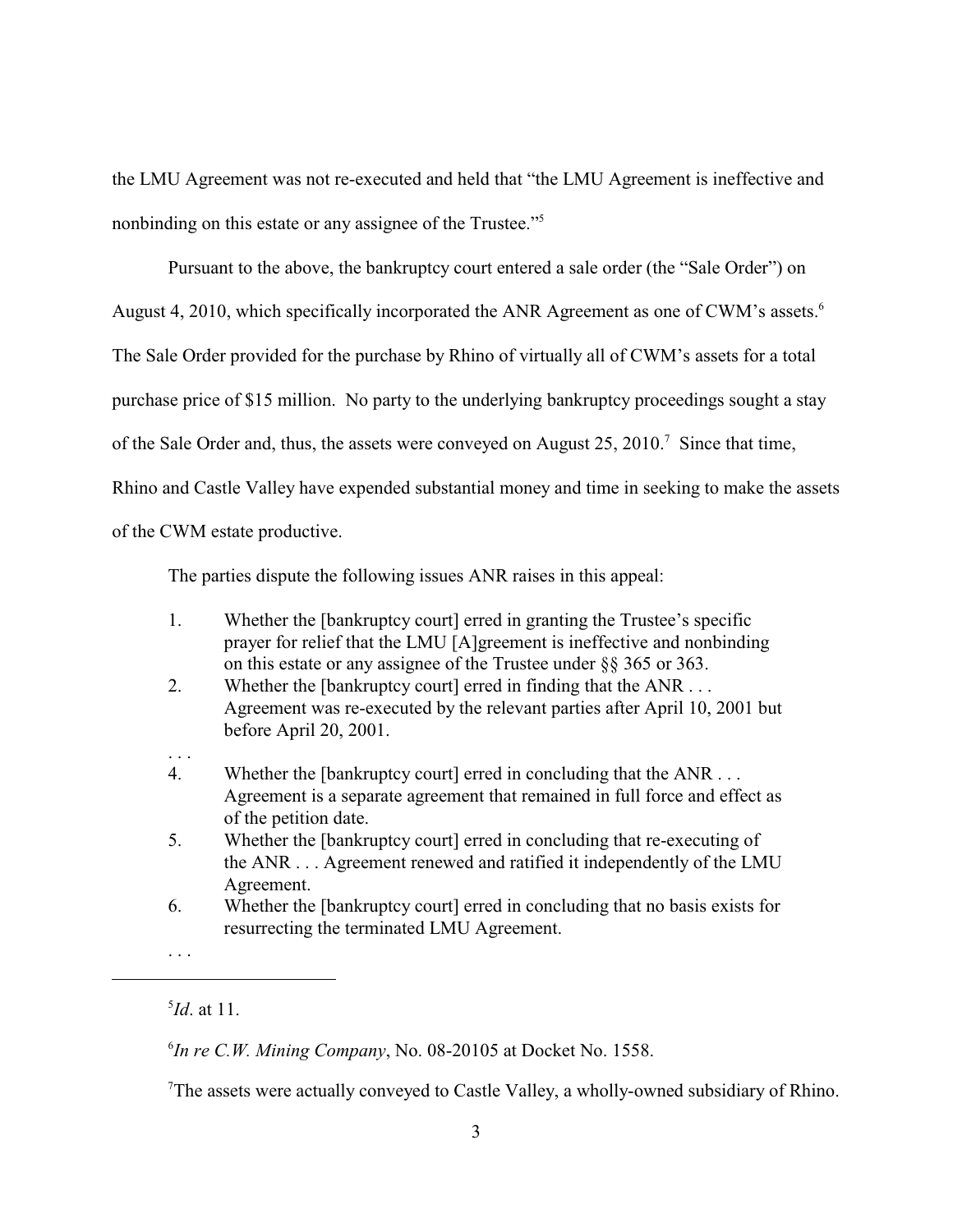- 8. Whether the [bankruptcy court] erred in concluding that the ANR . . . Agreement was not void upon its inception and did not otherwise terminate between the time of its re-execution and the petition date.
- 9. Whether the [bankruptcy court] erred in concluding that the parties did not mutually abandon the ANR . . . Agreement.
- 10. Whether the [bankruptcy court] erred in concluding that [CWM] did not breach the ANR . . . Agreement when it did not perform any of its duties under the agreement.
- 11. Whether the [bankruptcy court] erred in concluding that the execution of a duplicate original of the ANR Lease, as an exhibit to the LMU Agreement, created a new agreement independent of the LMU Agreement.
- 12. Whether the [bankruptcy court] erred in denying ANR's Motion for Partial Summary Judgment on [the] ANR Lease.
- 14. Whether the [bankruptcy court] erred in finding the ANR [] Agreement enforceable against ANR when . . . [CWM] had no mining permit to mine the ANR property and could not possibly comply with the terms of the agreement.<sup>8</sup>

## II. DISCUSSION

The Trustee and Interested Parties assert that the Court is without jurisdiction to

determine this appeal (1) because the relief sought by ANR seeks to upset the sale of the ANR

Agreement to Rhino in contravention of the mootness doctrine found in 11 U.S.C. § 363(m) and

(2) because, even if the Court finds  $\S 363(m)$  inapplicable, the Court should apply the doctrine of

equitable mootness and dismiss ANR's appeal.

A. 11 U.S.C. § 363(m)

. . .

The Trustee and Interested Parties assert that this appeal is moot under  $\S 363(m)$  because

(1) the ANR Agreement was included in the sale to a good faith purchaser, (2) ANR did not seek

a stay of the Sale Order, and (3) a ruling for ANR in this appeal would affect the validity of the

 ${}^{8}$ Docket No. 2, at 3-4.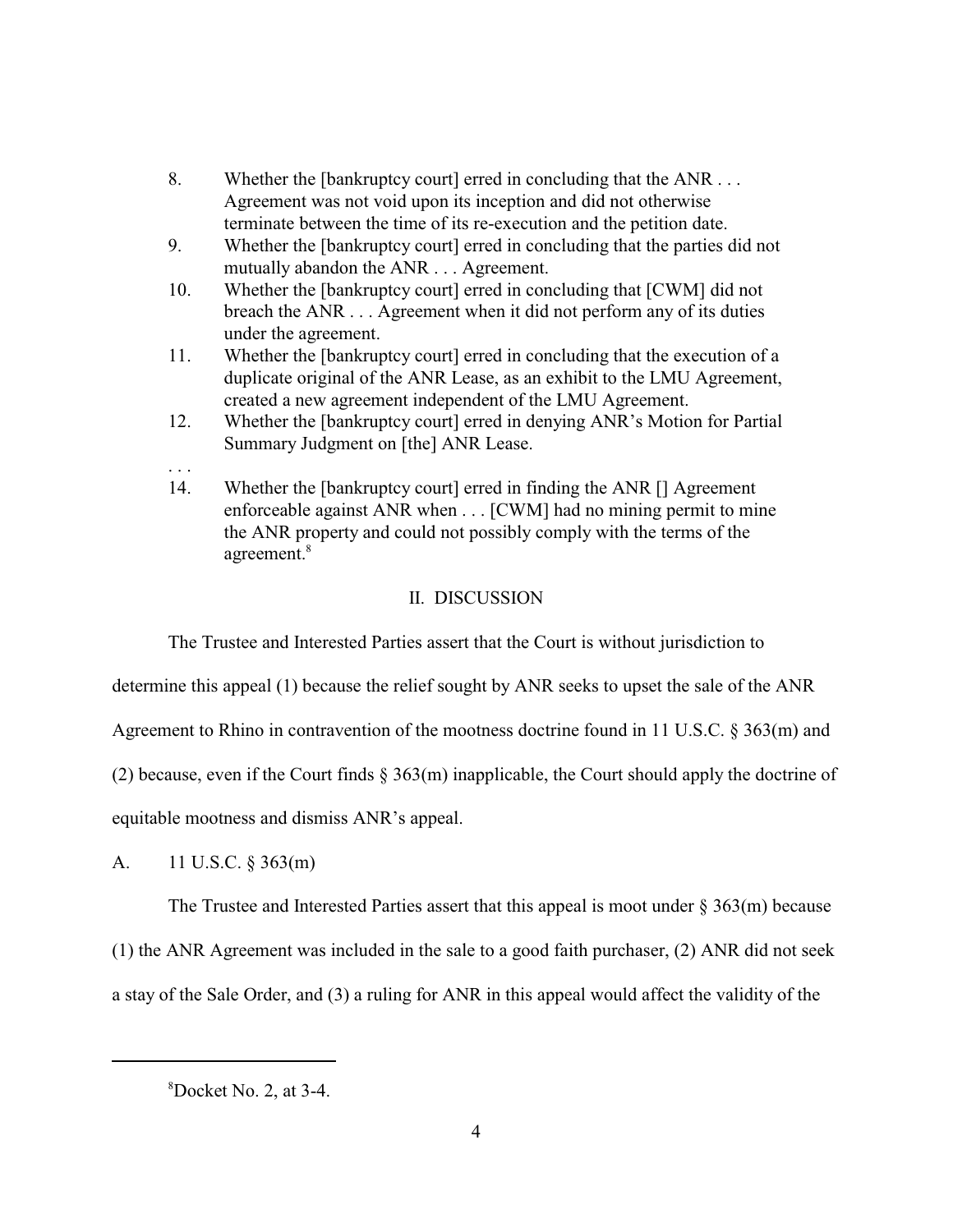Sale Order. ANR contends that  $\S 363(m)$  does not apply to this appeal because ANR is not seeking to invalidate or overturn the sale of the mining assets to Rhino; rather, it seeks "only the relief the Court has power to award."<sup>9</sup>

Subsection 363(m) provides:

The reversal or modification on appeal of an authorization under subsection (b) or (c) of this section of a sale or lease of property does not affect the validity of a sale or lease under such authorization to an entity that purchased or leased such property in good faith, whether or not such entity knew of the pendency of the appeal, unless such authorization and such sale or lease were stayed pending appeal.

Here, ANR does not dispute that Rhino is a good faith purchaser. It is also undisputed

that ANR did not seek to stay the Sale Order. Thus, "[t]he mootness question turns on what relief is available to [ANR] if it were to prevail in this appeal."<sup>10</sup> "[Section]  $363(m)$  forecloses any remedy . . . that would affect the validity of the trustee's sale. But it does not preclude a remedy that would not affect the validity of the sale."<sup>11</sup> Furthermore, "[t]he burden of showing mootness is on the trustee, which here means showing that [ANR] would not have such a remedy."<sup>12</sup>

## $^{9}$ Docket No. 25, at 2.

<sup>10</sup> C.O.P. Coal Dev. Co. v. C.W. Mining Co. (In re C.W. Mining Co.), 641 F.3d 1235, 1239 (10th Cir. 2011) (citing *Church of Scientology v. United States*, 506 U.S. 9, 12 (1992) (noting that appeal should be dismissed as moot if it is "impossible for the court to grant any effectual relief whatever") and *Osborn v. Durant Bank & Trust Co. (In re Osborn)*, 24 F.3d 1199, 1203 (10th Cir. 1994) (holding "that because it is not impossible for the court to grant some measure of effective relief, the Osborns' appeal is not moot")).

 $\mathbf{I}^1 \mathbf{Id}$ .

 $^{12}Id$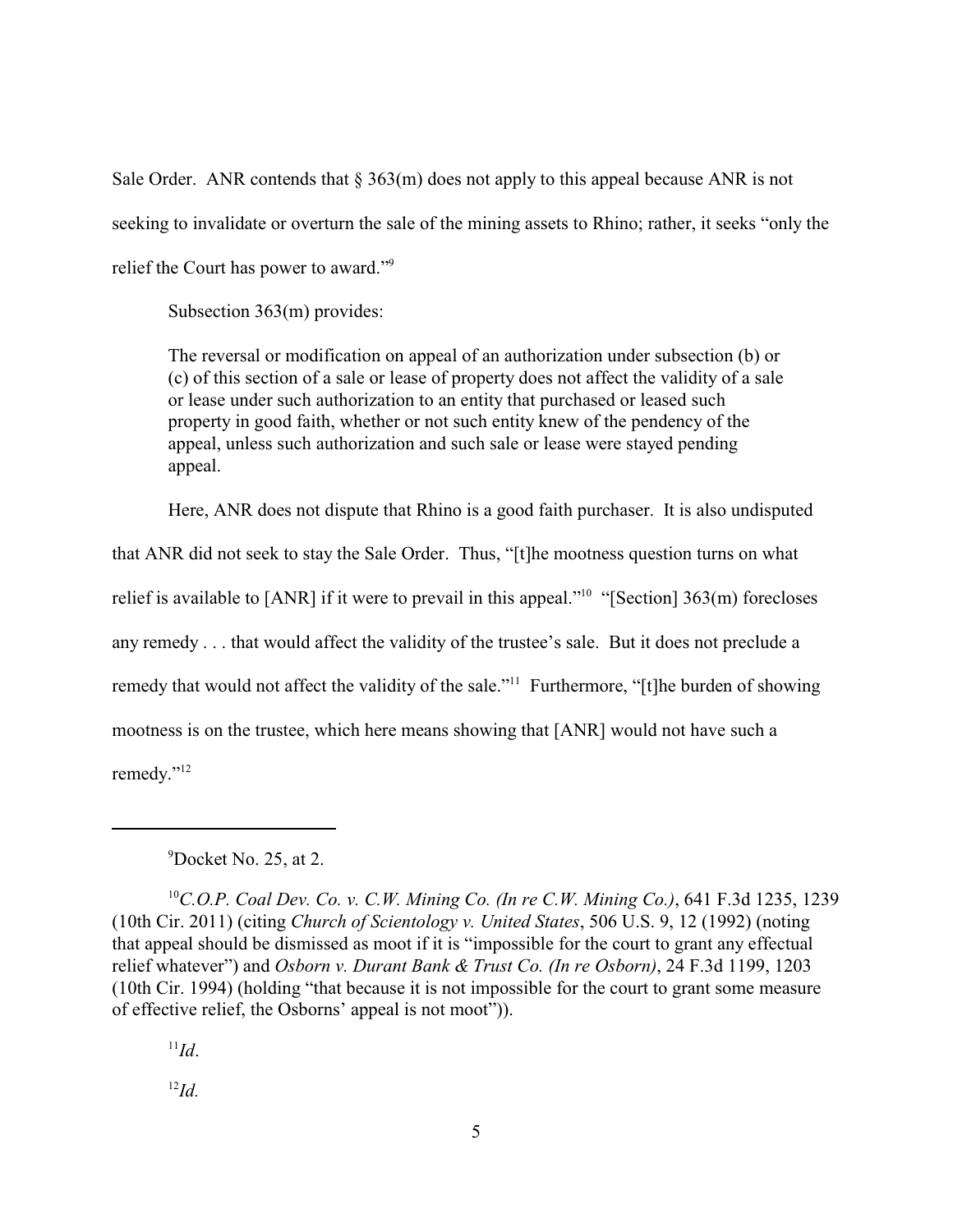Through this appeal, ANR seeks to overturn the bankruptcy court's findings: (1) that the ANR Agreement was a separate agreement from the LMU Agreement; (2) that the ANR Agreement remained in full force and effect; and (3) that CWM was not in default of the ANR Agreement. The Trustee and Interested Parties properly assert that the Sale Order was premised on each of the above listed findings. Thus, the Court could not grant the requested relief and overturn said findings without affecting the validity of the Sale Order.

ANR contends that "[t]he appropriate remedy for several of the other issues in this appeal may also be in the form of equitable relief."<sup>13</sup> However, the only equitable relief ANR seeks is declaratory relief relating to the terms of the LMU Agreement that were not included in the bankruptcy court's interpretation of the ANR Agreement. Any such declaratory relief would necessarily call into question the bankruptcy court's interpretation of the ANR Agreement and, therefore, would affect the validity of the Sale Order.

In sum, because the relief ANR seeks in this appeal would necessarily affect the validity of the Sale Order, the Court finds that the Trustee has met his burden to establish mootness under § 363(m). For this reason, the Court is without jurisdiction to hear ANR's appeal.

#### B. EQUITABLE MOOTNESS

As an alternative ground for granting the instant Motion, the Court will consider whether this appeal is moot under the doctrine of equitable mootness. "The equitable mootness doctrine

 $13$ Docket No. 25, at 7.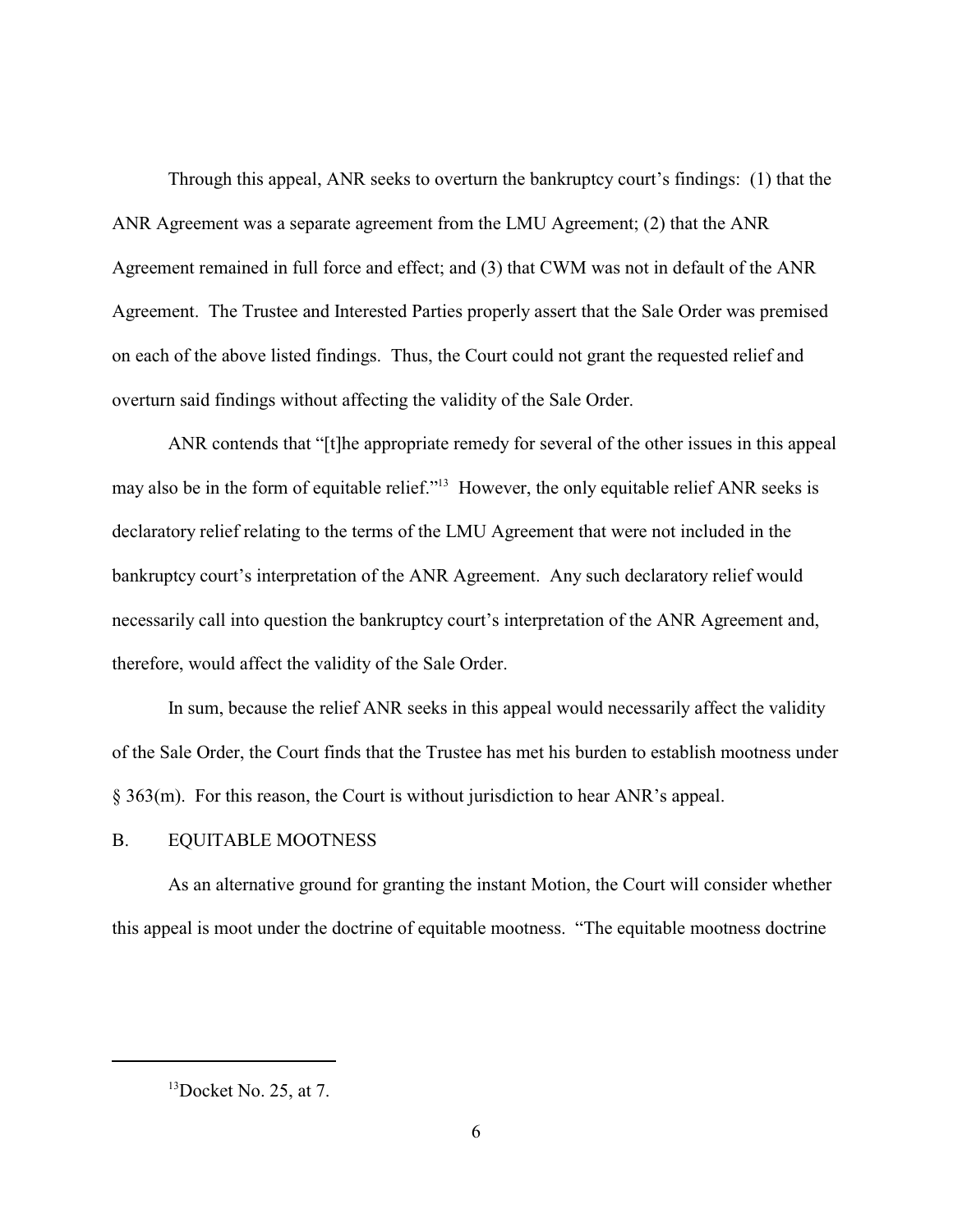allows a court to decline to hear a bankruptcy appeal, even when relief could be granted, if implementing the relief would be inequitable."<sup>14</sup>

As a threshold issue, it must be determined whether the doctrine of equitable mootness is applicable in the context of a Chapter 7 bankruptcy proceeding.

The Tenth Circuit formally adopted the doctrine of equitable mootness in the case of *In re*

*Paige*.<sup>15</sup> "*Paige*, like almost all cases in which the doctrine of equitable mootness has been

invoked, involved a confirmed Chapter 11 reorganization plan that had been substantially

consummated."<sup>16</sup> In *C.O.P. Coal Dev. Co. v. C.W. Mining Co. (In re C.W. Mining Co.)*,<sup>17</sup> the

Tenth Circuit declined to reach the issue of whether the equitable mootness doctrine applies to

Chapter 7 proceedings.

The equitable mootness doctrine allows a court to decline to hear a bankruptcy appeal, even when relief could be granted, if implementing the relief would be inequitable. We have adopted this doctrine in the context of Chapter 11 reorganization plans, but we have not applied it in the Chapter 7 setting. Even if it does apply, we are not required to do so as it is discretionary with the court. Rather than decide whether the doctrine can be applied, and, if so, weigh the doctrine's six factors in this case in the face of an underdeveloped record on this issue, we think the better and more appropriate course is to resolve this appeal on the merits.<sup>18</sup>

<sup>14</sup>C.O.P. Coal, 641 F.3d at 1239-40 (internal citation omitted).

<sup>15</sup>584 F.3d 1327 (10th Cir. 2009).

<sup>16</sup>C.W. Mining Co. v. Aquila, Inc. (In re C.W. Mining Co.), 431 B.R. 307, 2009 WL 4798264, at \*4 (10th Cir. BAP 2009), *rev'd on other grounds*, 636 F.3d 1257 (10th Cir. 2011).

<sup>17</sup>C.O.P. Coal, 641 F.3d 1235.

<sup>18</sup>*Id*. at 1239-40 (citing *Paige*, 548 F.3d at 1335-38 n.7).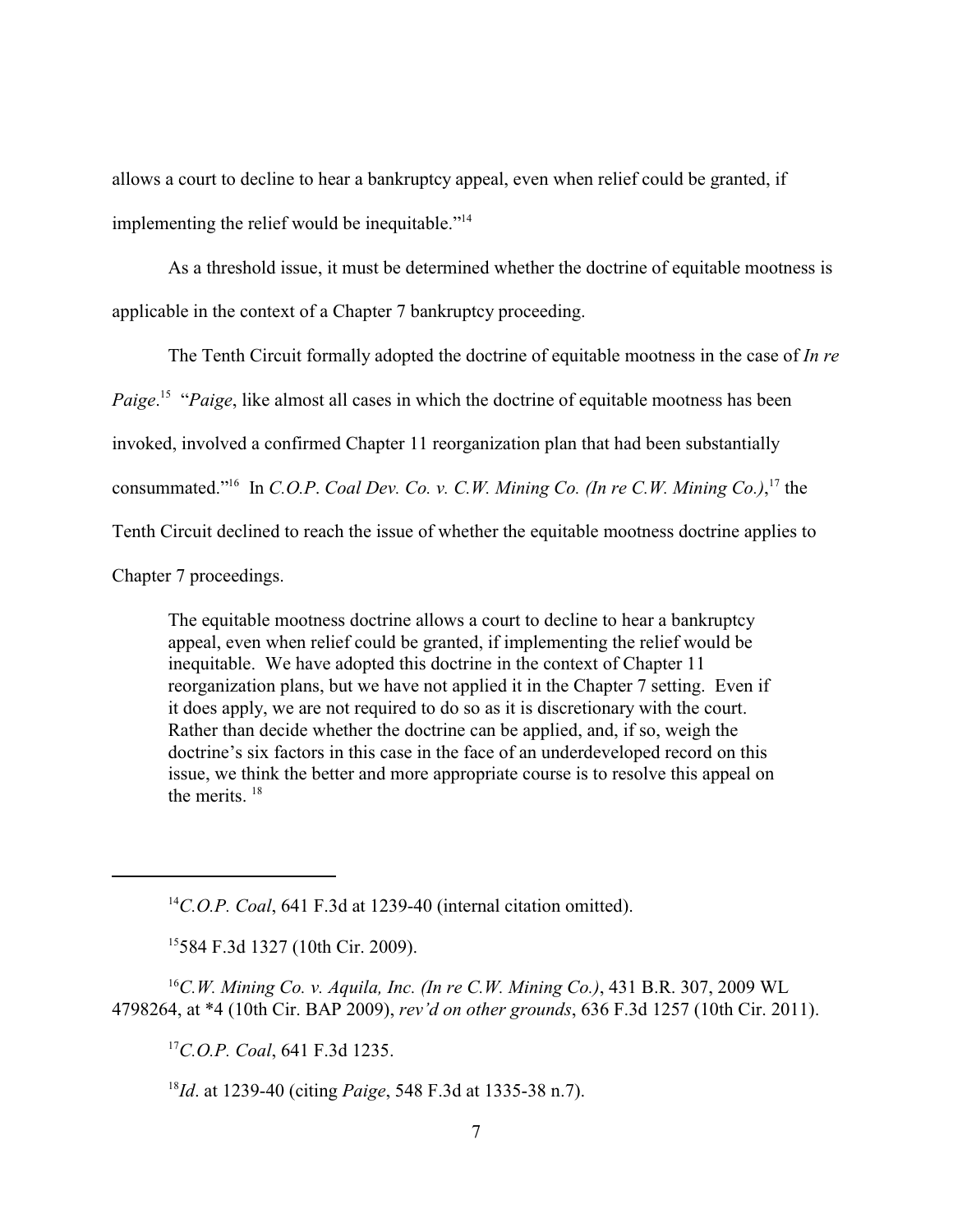In both *Paige* and *C.O.P. Coal*, the Bankruptcy Appellate Panel for the Tenth Circuit ("BAP") and the Tenth Circuit Court of Appeals declined to apply the doctrine of equitable mootness in favor of reaching the merits of the subject appeals. However, the holdings and rationale of those cases do not appear to stand for the proposition—as ANR would have this Court believe—that equitable mootness definitively does not apply to Chapter 7 bankruptcy appeals.

While the Tenth Circuit has yet to apply the equitable mootness doctrine to a Chapter 7 bankruptcy, other courts have applied equitable mootness in the liquidation context. For example, the Ninth Circuit has applied the equitable mootness doctrine in both Chapter  $7<sup>19</sup>$  and Chapter 13 liquidation proceedings.<sup>20</sup> The Ninth Circuit is not alone, as other circuits have applied the equitable mootness doctrine in the context of Chapter 7 bankruptcies in the same manner and based on the same policy considerations as Chapter 11 proceedings.<sup>21</sup> Indeed, when confronted with this issue, no circuit has affirmatively held equitable mootness inapplicable.<sup>22</sup>

<sup>19</sup> Fitzgerald v. Ninn Worx Sr, Inc. (In re Fitzgerald), 428 B.R. 872 (9th Cir. BAP 2010).

<sup>20</sup>*Id.* at 881 (citing *Suter v. Goedert*, 504 F.3d 982, 987 (9th Cir. 2007)).

<sup>21</sup> See Hicks, Muse & Co., Inc. v. Brandt (In re Healthco Int'l, Inc.), 136 F.3d 45 (1st Cir. 1998); *Drawbridge Special Opportunities Fund v. Shawnee Hills, Inc. (In re Shawnee Hills, Inc.)*, 125 F. App'x 466 (4th Cir. 2005) (unpublished) (holding that bank's appeal of district court's ruling that bank had to honor Chapter 7 debtor-employer's prepetition payroll checks was equitably moot, where hundreds of employees had already cashed their checks, bank had failed to seek stay of bankruptcy court's order requiring bank to honor checks, and a reversal of that order would substantially affect the equitable relief granted and could significantly impact the third-party employees, who were not parties to the appeal and had received no notice that bank might seek to compel them to disgorge their wages).

<sup>22</sup> See In re San Patricio Cnty. Cmty. Action Agency, 575 F.3d 553, 558 (5th Cir. 2009) (holding that "[i]t is certainly arguable that equitable mootness has no application to an appeal in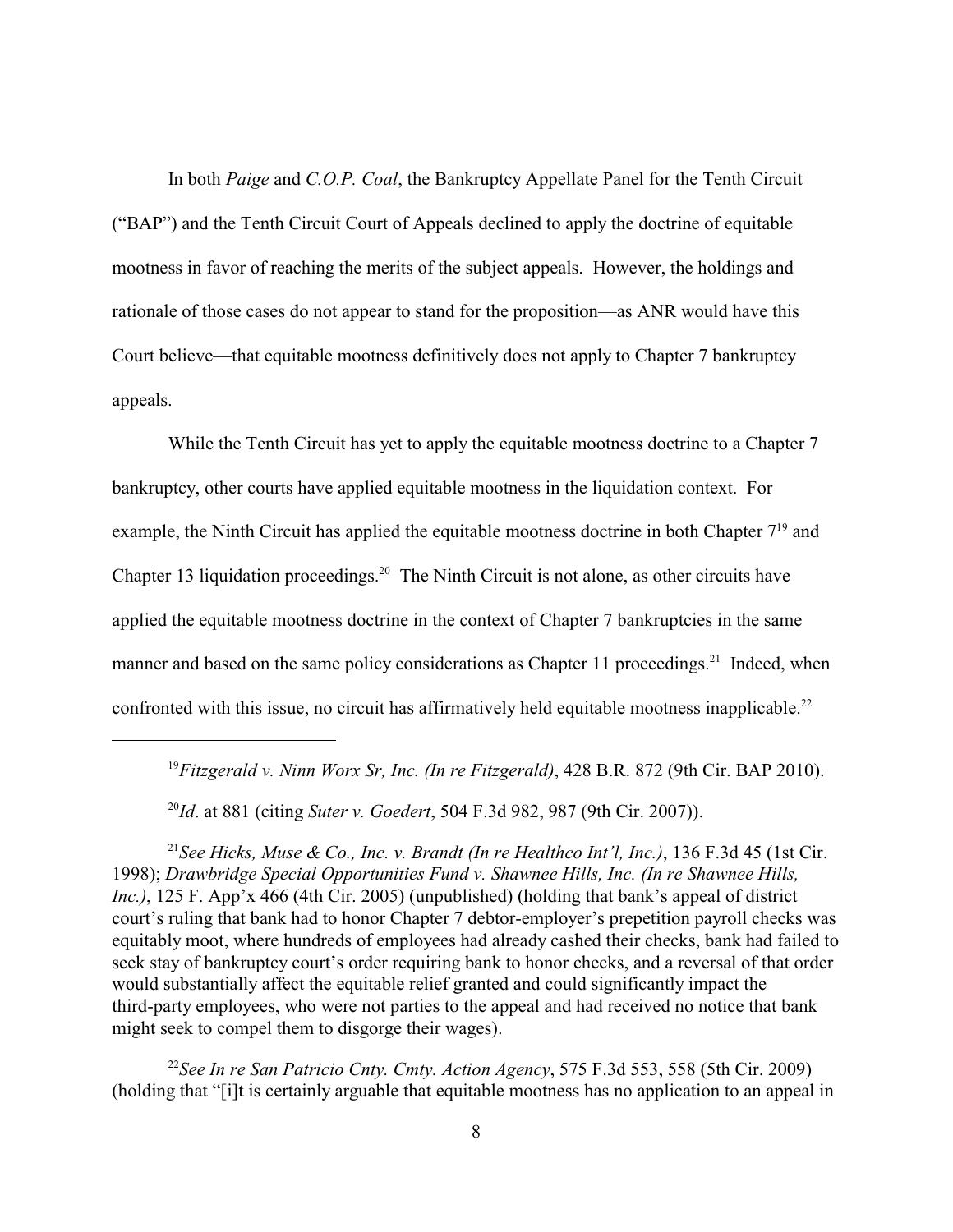After thorough review of the relevant case law, the Court is persuaded that equitable

mootness should apply.<sup>23</sup> In keeping with those circuits that have applied equitable mootness to

Chapter 7 proceedings, the Court will adopt the same approach taken when applying equitable

mootness to Chapter 11 proceedings.

The Tenth Circuit has set out the following six-part test for determining whether an

appeal is equitably moot:

(1) Has the appellant sought and/or obtained a stay pending appeal? (2) Has the appealed plan been substantially consummated? (3) Will the rights of innocent third parties be adversely affected by reversal of the confirmed plan? (4) Will the public-policy need for reliance on the confirmed bankruptcy plan—and the need for creditors generally to be able to rely on bankruptcy court decisions—be undermined by reversal of the plan? (5) If appellant's challenge were upheld, what would be the likely impact upon a successful reorganization of the debtor? And (6) based upon a quick look at the merits of appellant's challenge to the plan, is appellant's challenge legally meritorious or equitably compelling? These six factors are not necessarily conclusive, nor will each factor always merit equal weight. $^{24}$ 

The Court will address each of the six factors in turn.

 $^{24}$ *Id.* at 1337-39.

a Chapter 7 liquidation," but indicating that there was no need to make such a comprehensive statement about equitable mootness in that case because "under traditional equitable mootness analysis, [the] case [was] not moot"); *see also In re Anthanassious*, 418 F. App'x 91, 94 n.3 (3d Cir. 2011) (unpublished).

<sup>&</sup>lt;sup>23</sup>The Court would further note that this approach is supported by the facts of *Paige*. As the Tenth Circuit noted, the trustee in that case "was initially appointed as the Chapter 7 Trustee. However, after filing under Chapter 7, the debtor requested that the court convert his Chapter 7 filing into a Chapter 11 filing, and the bankruptcy court granted that motion. [The Trustee] subsequently moved to convert the case back to Chapter 7, but the bankruptcy court denied that motion. However, the court subsequently granted [the Trustee]'s motion to become the Chapter 11 trustee." *Paige*, 584 F.3d at 1331 n.2. Thus, *Paige* involved a proceeding that in many ways resembled a Chapter 7, rather than a Chapter 11 bankruptcy.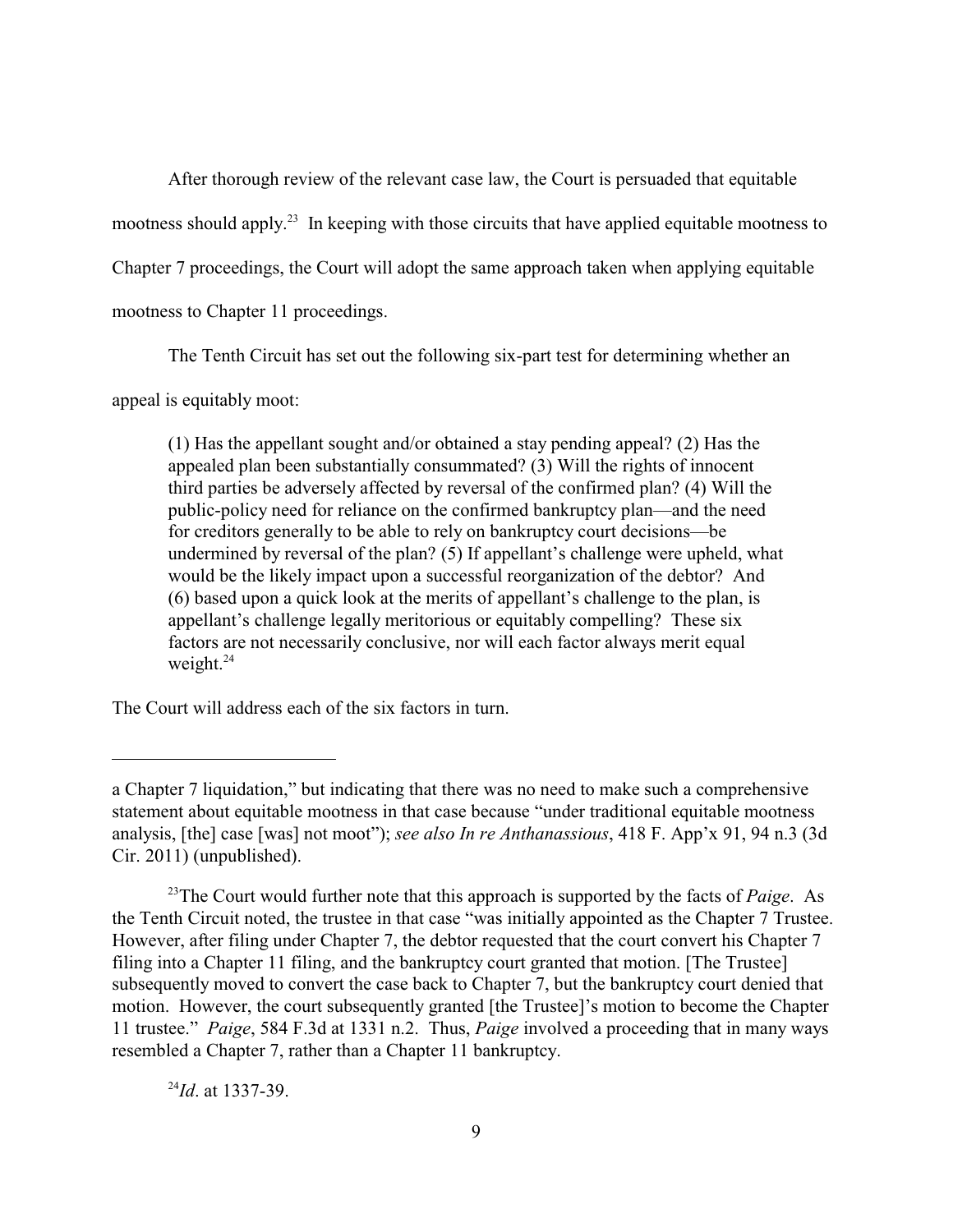## 1. STAY

"The first question in an equitable mootness inquiry is whether the appellant secured a stay to prevent execution of the reorganization plan." This inquiry really involves two questions: (1) Did the party seeking reversal try to obtain a stay? (2) Assuming the party seeking reversal sought a stay, was that party successful in obtaining a stay pending appeal? $2^{25}$ 

The Tenth Circuit has instructed that "both of these questions are significant."<sup>26</sup> "On the one hand, an appellant's complete and unjustified failure to seek a stay will often make it unfair for the court to grant relief—especially if that relief may affect third parties."<sup>27</sup> "On the other hand, [the Court] will be more inclined to accommodate an appellant who has diligently but unsuccessfully pursued a stay pending appeal, even if awarding him relief may adversely affect third parties."<sup>28</sup> "Thus, [the Court] will not only look to whether a stay has been obtained; [but] will also inquire into whether the appellant has sought a stay pending appeal."<sup>29</sup>

*Id*. 26

<sup>27</sup>Id. (citing *Trone v. Roberts Farm, Inc. (In re Roberts Farms, Inc.)*, 652 F.2d 793, 798 (9th Cir. 1981) ("An entirely separate and independent ground for dismissal has also been established because Appellants have failed and neglected diligently to pursue their available remedies to obtain a stay of the objectionable orders of the Bankruptcy Court and have permitted such a comprehensive change of circumstances to occur as to render it inequitable for this court to consider the merits of the appeal.")).

<sup>28</sup>Id. (citing *Deutsche Bank AG v. Metromedia Fiber Network, Inc. (In re Metromedia Fiber Network, Inc.)*, 416 F.3d 136, 144 (2d Cir. 2005) (stating that "[w]e insist that a party seek a stay even if it may seem highly unlikely that the bankruptcy court will issue one")).

 $I<sup>25</sup>Id$ . at 1341 (quoting *United States ex rel. FCC v. GWI PCS 1 Inc. (In re GWI PCS 1 Inc*.), 230 F.3d 788 (5th Cir. 2000)).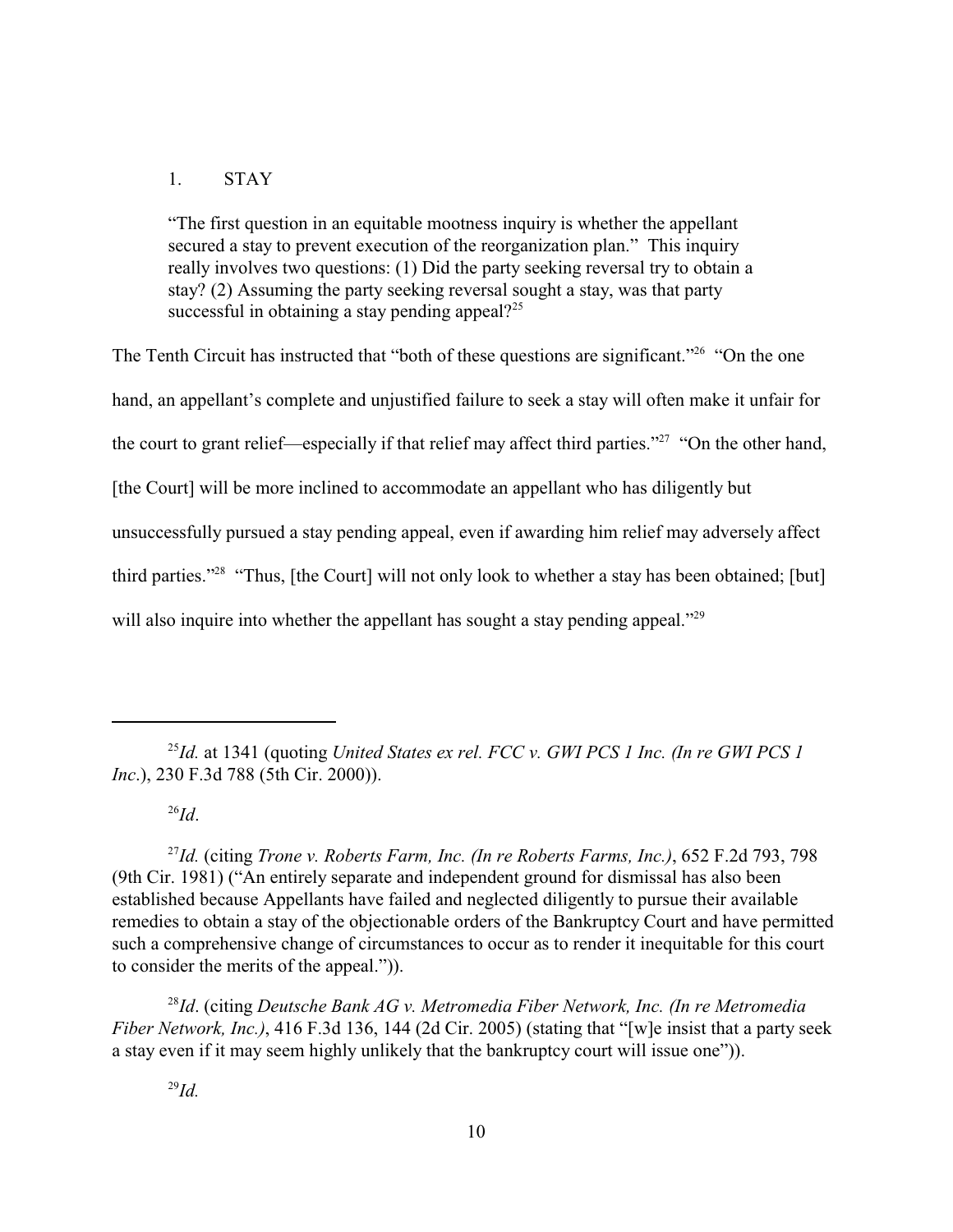Here, it is undisputed that ANR did not seek a stay of either the Sale Order or, indeed, of

any order of the bankruptcy court giving rise to this appeal. Because ANR failed to take any

action in this regard, this factor weighs in favor of finding this appeal equitably moot.

## 2. SUBSTANTIAL CONSUMMATION

"The second consideration in the mootness inquiry is whether the reorganization plan has

been substantially consummated."<sup>30</sup> "In determining whether a plan has been substantially

consummated, [the Court will] apply the Bankruptcy Code's three-part definition."<sup>31</sup>

The Bankruptcy Code defines "substantial consummation" of a reorganization plan as: "(A) transfer of all or substantially all of the property proposed by the plan to be transferred; (B) assumption by the debtor or by the successor to the debtor under the plan of the business or of the management of all or substantially all of the property dealt with by the plan; and (C) commencement of distribution under the plan."<sup>32</sup>

The very nature of a sale order in a liquidation proceeding contemplates such actions

provided in the Bankruptcy Code's definition of "substantial consummation." Once a sale order becomes effective, it is contemplated that there will be a transfer of all or substantially all of the property and a commencement of distribution. Unlike the majority of reorganization plans, the assets are not restructured; rather, they are liquidated. In this case, CWM's assets were sold to Rhino for \$15,000,000.

 $^{30}Id.$ 

 $31$ Sutton v. Weinman (In re Centrix Fin. LLC), 394 F. App'x 485, 487 (10th Cir. 2010) (unpublished).

<sup>&</sup>lt;sup>32</sup>Paige, 584 F.3d at 1341-42 (quoting 11 U.S.C. § 1101(2)).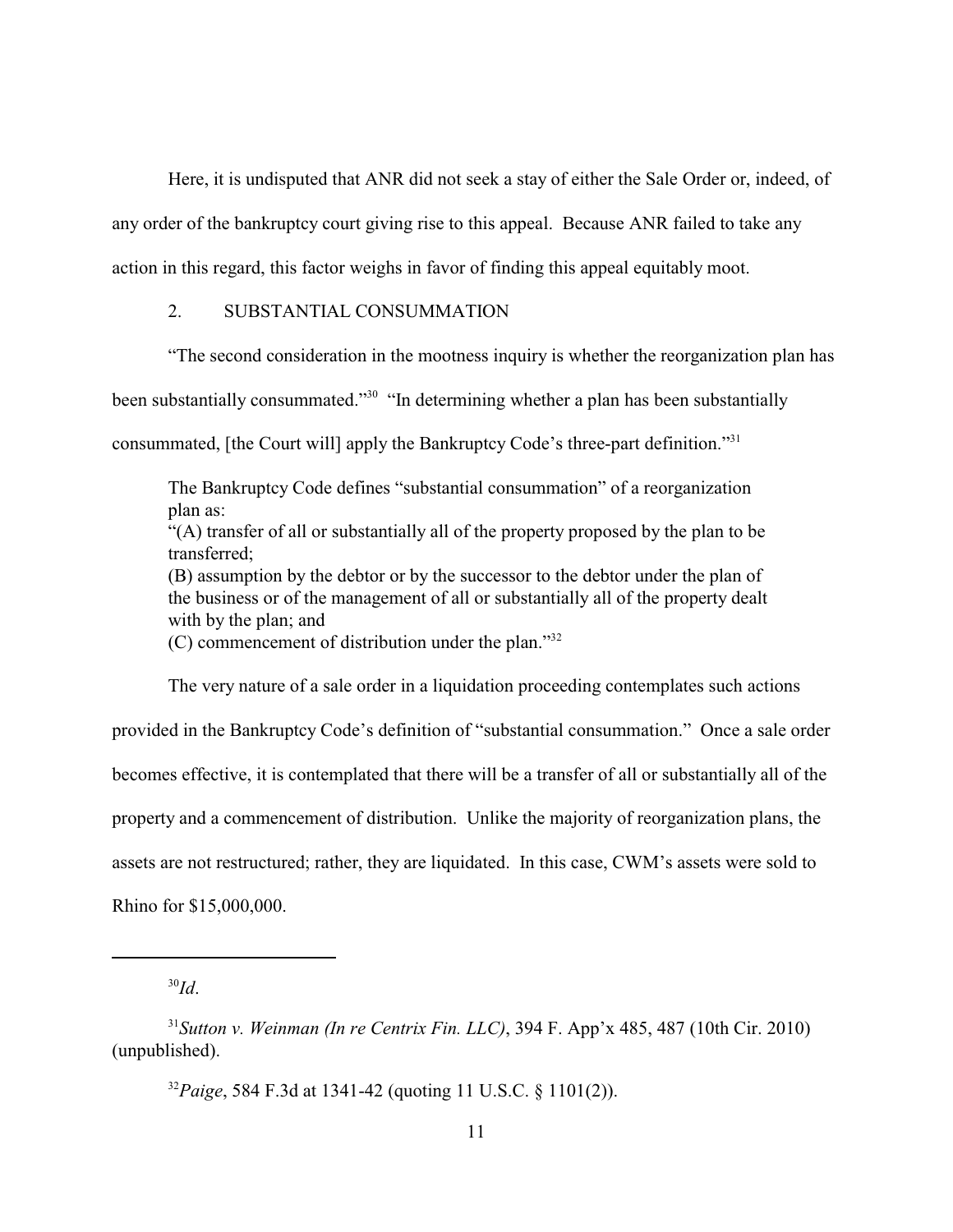In this action, the Trustee and Interested Parties assert that this transaction has been substantially consummated because: "Payments have been made, possession and control of highly regulated properties have been assumed, millions of dollars of equipment and repairs have been ordered, people have been hired, and extensive work has already gone into preparing to mine coal."<sup>33</sup> ANR contends that it is of no consequence that the Sale Order is substantially consummated because it is not seeking to unravel the sale; rather, it is seeking intermediate relief that only represents a small percentage of the CWM estate.<sup>34</sup>

The intermediate relief that ANR seeks is the interpretation of the ANR Agreement. Rhino indicates that it relied upon the bankruptcy court's interpretation of the ANR Agreement in agreeing to purchase the CWM estate. Thus, were ANR granted the relief it seeks—a differing interpretation of the ANR Agreement—it could affect the validity of the Sale Order. The intermediate relief, if granted, would at the very least call into question the validity of a portion of the Sale Order and possibly require the unwinding of that portion of the Sale Order. Therefore, ANR's assertion that it is not seeking any relief in this appeal that would affect the Sale Order is disingenuous. For this reason, the Court finds ANR's defense on this factor unpersuasive and this factor weighs in favor of the Court finding this appeal equitably moot.

 $33$  Docket No. 22, at 21 (citing Docket No. 23 Exs. 5, 6).

*See* Docket No. 25, at 15. <sup>34</sup>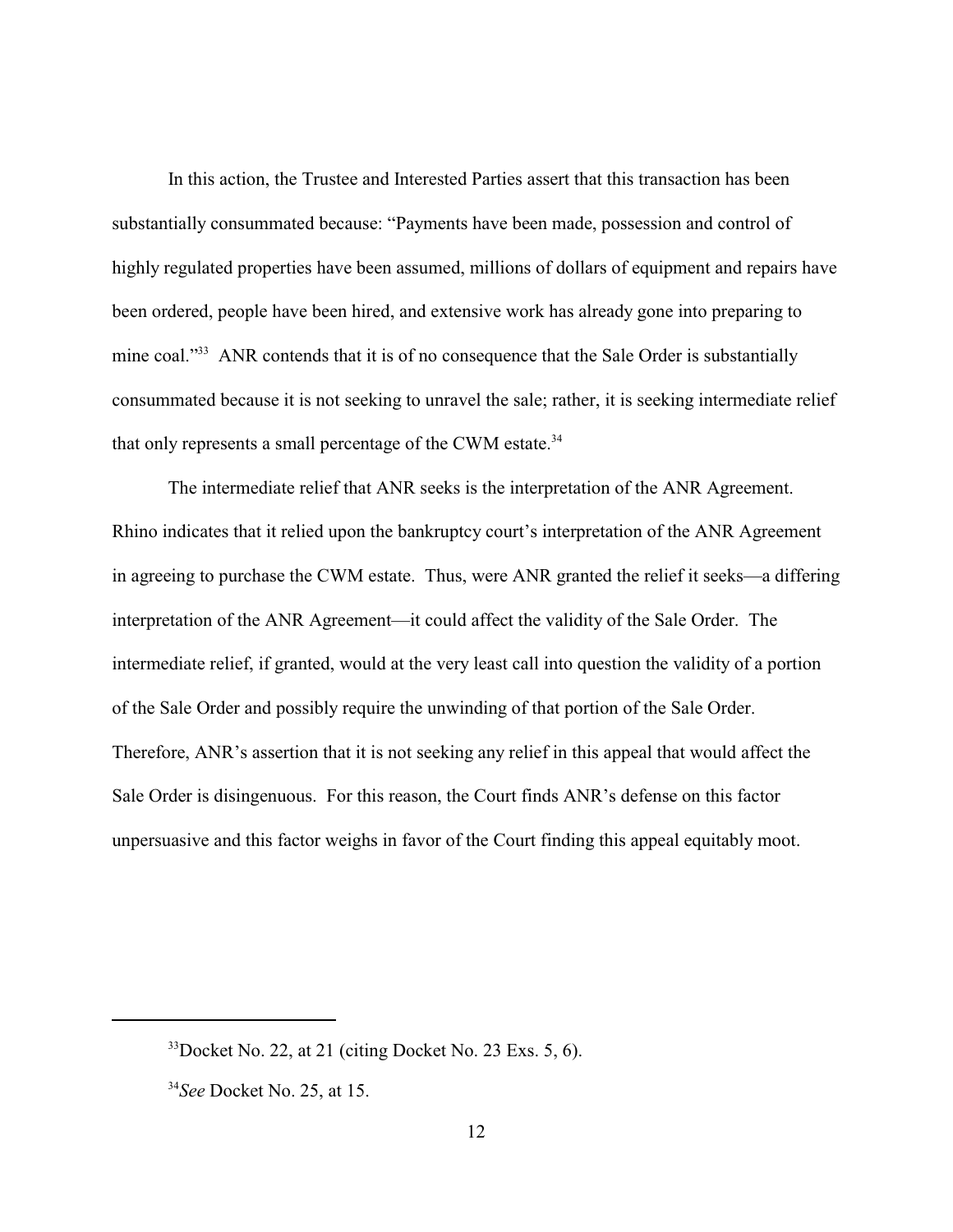#### 3. EFFECT ON THIRD-PARTIES

"The effects that reversal will have on non-party creditors is probably the foremost concern in [the Court's] analysis of equitable mootness."<sup>35</sup>

It is because of this factor that Rhino and Castle Valley have intervened in this Motion. As interested parties—the purchasers of the CWM mining estate—both Rhino and Castle Valley are concerned with how this Court's ruling may impact property they have rightfully purchased and invested substantial sums in maintaining and developing. After expending said considerable sums of money and time in reliance on the Sale Order, Rhino and Castle Valley are compelled to defend the assets they purchased. It is the rights of Rhino and Castle Valley, along with those creditors who stand to receive payout from the amounts paid by Rhino and Castle Valley, with which this Court is most concerned.

Because Rhino, Castle Valley, and other creditors stand to lose the value of their exchange through this appeal, this factor weighs in favor of finding this appeal equitably moot.

#### 4. PUBLIC POLICY

"This factor 'reflects a court's concern for striking the proper balance between the equitable considerations of finality and good faith reliance on a judgment and the competing

*Paige*, 584 F.3d at 1343 (quoting *Wooley v. Faulkner (In re SI Restructuring, Inc.)*, 542 <sup>35</sup> F.3d 131, 136 (5th Cir. 2008) ("The ultimate question to be decided is whether the Court can grant relief without undermining the plan and, thereby, affecting third parties.")).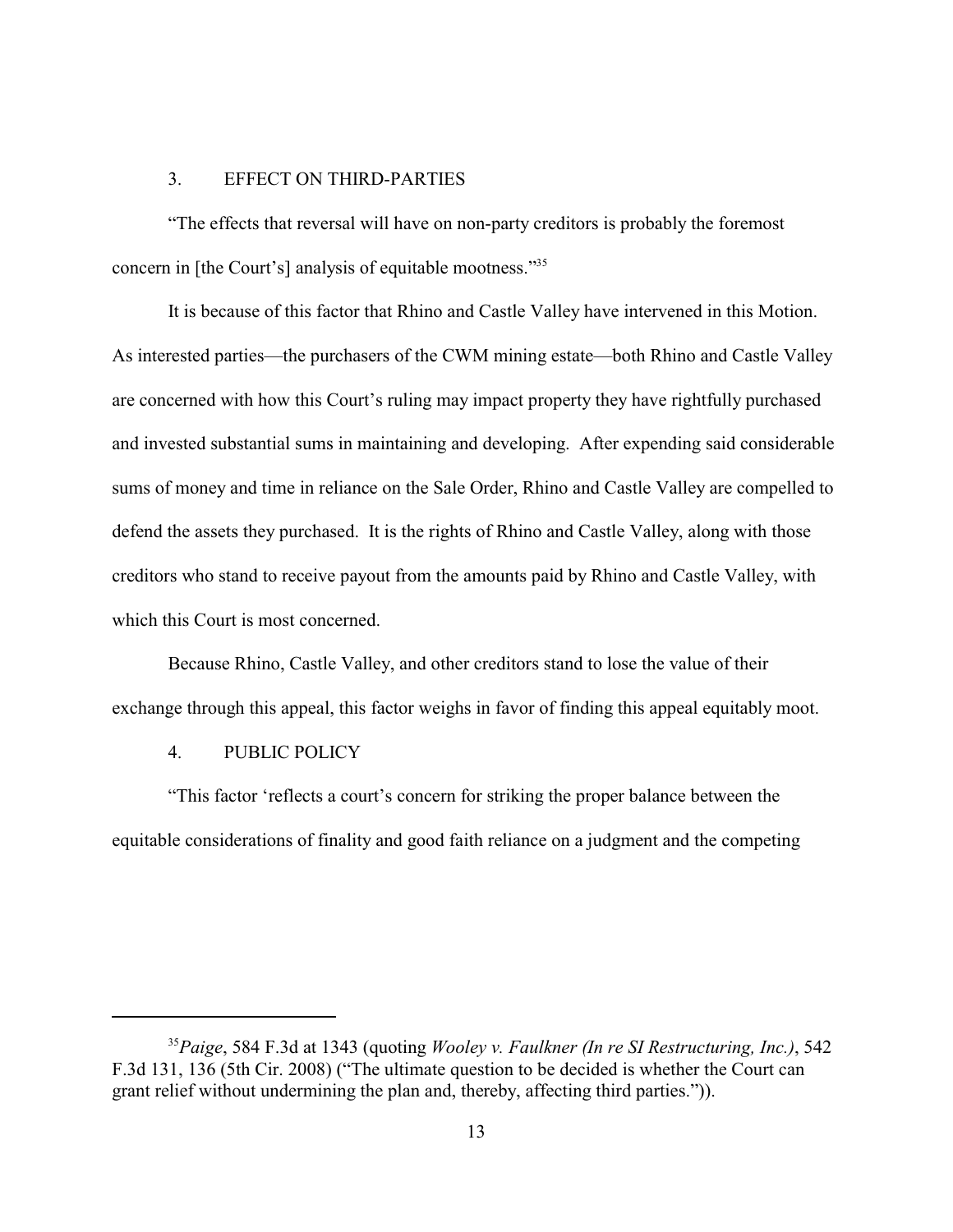interests that underlie the right of a party to seek review of a bankruptcy court order adversely affecting him."<sup>36</sup>

In [*Paige*], [the Tenth Circuit] acknowledged that "completed acts in accordance with an unstayed order of the bankruptcy court must not thereafter be routinely vulnerable to nullification if a plan of reorganization is to succeed." And [further] found it "equally important that a court not reverse a bankruptcy plan if an appellate reversal . . . would create a nightmarish situation for the bankruptcy court on remand and make reconstructive relief extremely improbable." But [the Tenth Circuit] also considered the seriousness of the appeal allegations as a "countervailing concern" that could weigh against a determination of equitable mootness.<sup>37</sup>

As has been discussed previously, Rhino, Castle Valley, and CWM's creditors have an interest in the finality of the unstayed Sale Order. They have exercised good faith reliance on the Sale Order being a valid judgment of the bankruptcy court entitling them to the proceeds for which they have provided value or, in the case of the creditors, for which they are owed for past value provided. While cognizant of ANR's right to seek review of the bankruptcy court's orders—which, undoubtedly, have an effect on ANR—here, the Court is persuaded that ANR, in a delinquent fashion, is seeking a second day in Court.

Furthermore, the issues raised in this appeal are not "troubling allegations" of bad faith dealings or a lack of disinterestedness on the part fo the Trustee.<sup>38</sup> The majority of issues raised

*Id.* at 1347 (quoting *First Union Real Estate Equity & Mortg. Inv. v. Club Assocs. (In re* <sup>36</sup> *Club Assocs.)*, 956 F.2d 1065, 1069 (11th Cir. 1992)).

*In re Centrix*, 394 F. App'x at 492 (quoting *Paige*, 584 F.3d at 1347). <sup>37</sup>

<sup>&</sup>lt;sup>38</sup>Paige, 584 F.3d at 1347 ("[T]here are countervailing concerns that outweigh the public policy interest in finality of bankruptcy court decisions in this case. [Appellant] raises troubling allegations of bad-faith dealings between the debtor . . . and the trustee, and of a lack of disinterestedness on the part of the trustee.").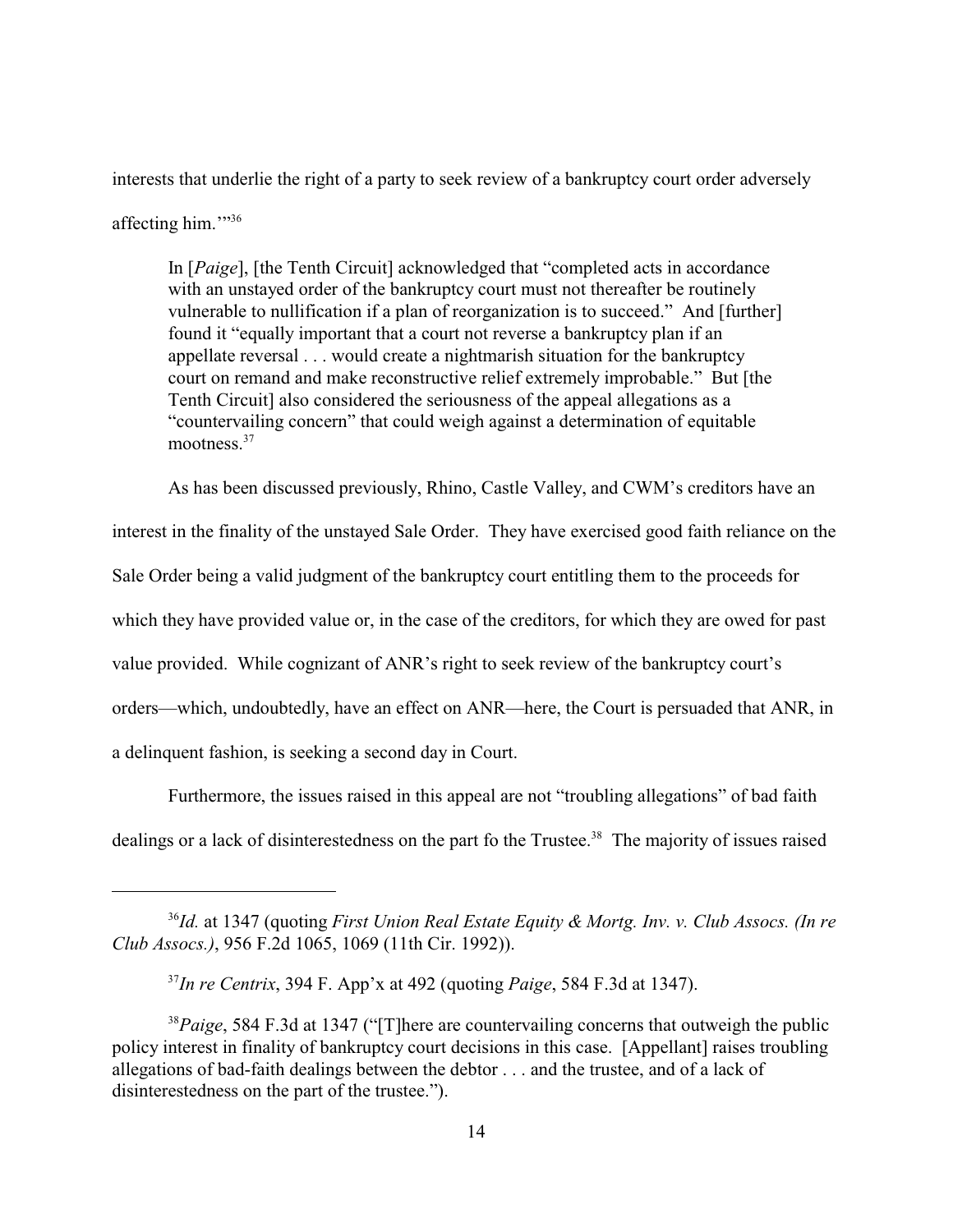by ANR relate to the bankruptcy court's interpretation of the ANR and LMU Agreements. Allegations of faulty contract interpretation are not of themselves troubling allegations that "bring to light some issue that [speaks] to the integrity of the bankruptcy process."<sup>39</sup> For these reasons, the Court find this factor weighs heavily in favor of finding this appeal equitably moot.

#### 5. IMPACT ON NEW REORGANIZATION

"The fifth factor a court should consider in determining whether an appeal is equitably moot is the impact of reversal upon the likelihood of a new, successful reorganization."<sup>40</sup>

Here, the Trustee and Interested Parties have presented evidence that if the Sale Order were reversed it is unlikely the same value could once more be recuperated from the CWM assets. The coal operating agreements, which constitute the majority of the CWM estate purchased by Rhino, require that the property be continuously mined. The Trustee has attested that if the sale were reversed he would be unable to comply with this requirement. Though not necessarily relevant on this factor, Rhino has expended significant sums of money bringing the estate in compliance with the continuous operations clause and making the CWM mines once more operational and productive.

Here, ANR would have the Court believe that the removal of its coal operating agreement would not reduce the value of the CWM estate or otherwise affect the sale. ANR does not dispute that, were the sale to be unwound, it would be highly unlikely that a comparable sale

<sup>39</sup>*Id*.

 $^{40}$ *In re Centrix*, 394 F. App'x at 493.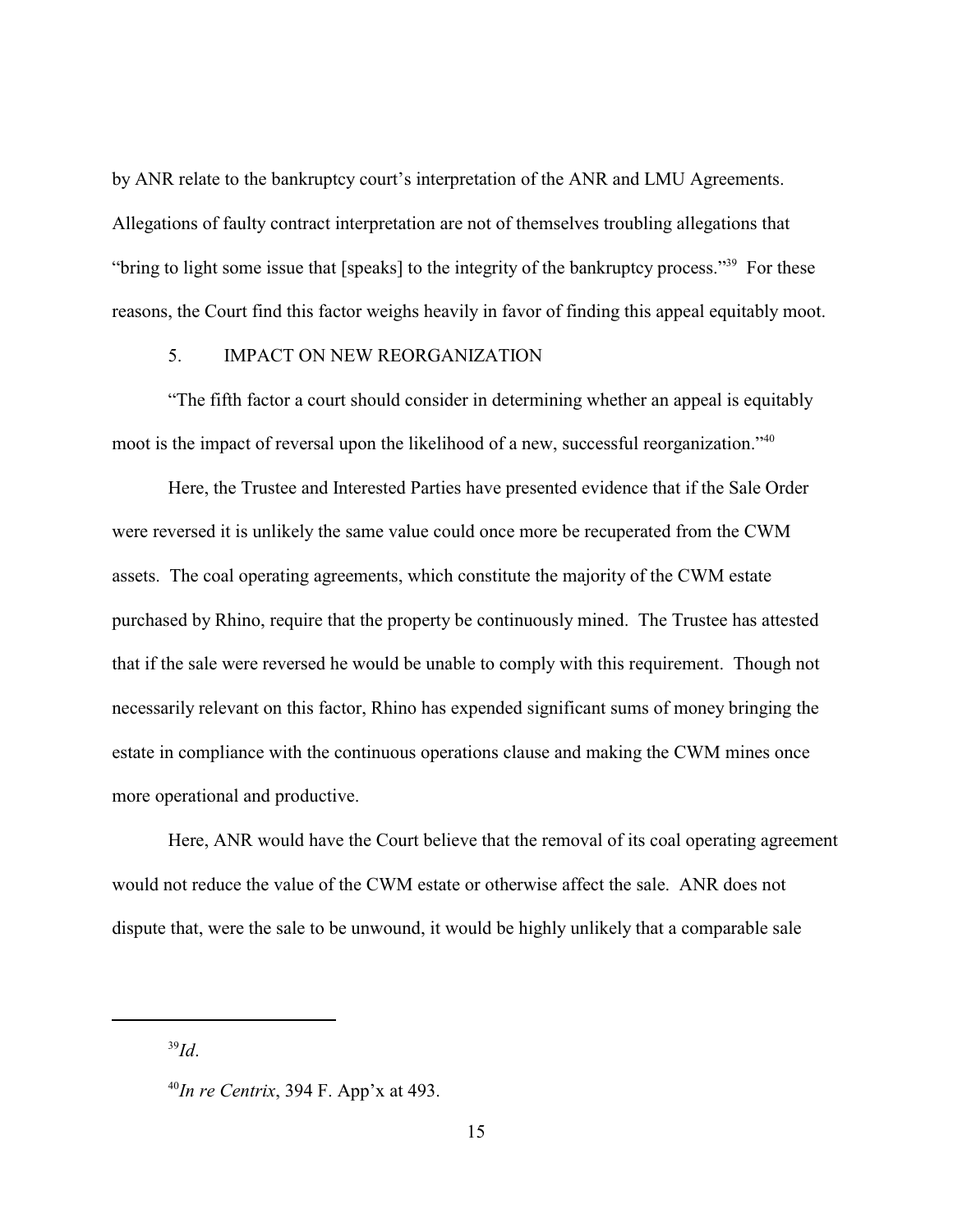could be made. Therefore, the Court finds that this factor weighs in favor of finding this appeal equitably moot.

#### 6. MERITS

"The final factor in evaluating whether an appeal is equitably moot involves a 'quick look at the merits of appellant's challenge to the plan' to determine if it is 'legally meritorious or equitably compelling."

Here, the Trustee and Interested Parties assert that "ANR's appeal of the ANR Order is close to frivolous."<sup>42</sup> ANR does not rally any defense to counter this characterization. Though without sufficient information to make a definite determination whether this appeal is meritorious, the Court would note that ANR's claims do not appear to be substantively compelling. Therefore, this factor weighs in favor of finding the appeal equitably moot.

#### 7. CONCLUSION

In sum, the Court finds that review of the above factors supports a finding that this appeal is equitably moot.

#### III. CONCLUSION

For the foregoing reasons, it is hereby

ORDERED that the Trustee, Rhino, and Castle Valley's Joint Motion for Dismissal of Appeal as Moot (Docket No. 21) is GRANTED. The Clerk of Court is directed to close this case forthwith.

<sup>&</sup>lt;sup>41</sup>*Id*. at 493-94 (quoting *Paige*, 584 F.3d at 1339).

 $^{42}$ Docket No. 22, at 23.